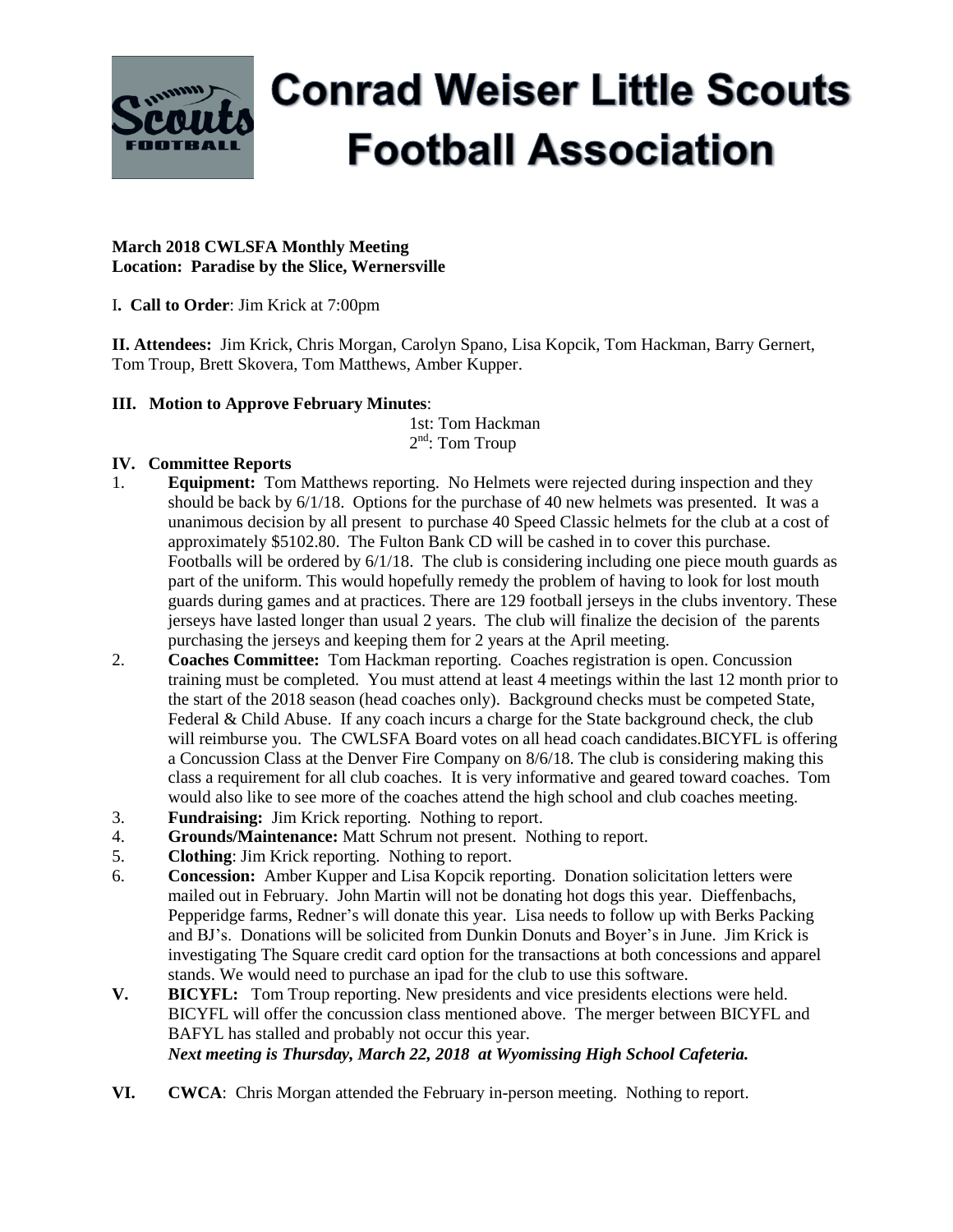

# **Conrad Weiser Little Scouts Football Association**

**VII. Treasurer's Report:** Carolyn Spano reporting: Fulton CD to be cashed in this month by Jim and Carolyn, funds to be used to purchase new helmets. **February income:** Income: \$ 0.00 Expenses 0.00 Net income: 0.00 Account balances as of 2/28/18 at Fulton Checking: \$31,484.97 Fulton 12 Month CD as of 2/28/18: \$5,080.74 **Motion to Approve Financial Report:** 1st: Barry Gernert 2nd: Tom Matthews

## **VIII Unfinished Business:**

~Bingo Update: Carolyn Spano reporting. To be held on Friday, April 6<sup>th</sup> at Galen Hall. 16 tickets have been purchased online. Only 100 tickets are available. The Club has all the equipment rented except the bingo number display. That piece of equipment is not available. Looking into software options to use to display numbers. Sound equipment will come from the club. Carolyn needs baskets to raffle off. **~Registration Costs:** Jim Krick reporting. We still need more info on the jerseys to finalize the registration costs. Need to finalize at April meeting. Club expects no change in registration costs. **~Fundraiser – Lottery Calendars:** Jim Krick reporting. Will continue calendars this year with the same distribution method.

~In-person Registation: To be held at CWMS in LGI room on April 16<sup>th</sup> & May 15<sup>th</sup>. Club is looking into offering online registration for multiplayer families and issuing a check for multiplayer refund. Some High School coaches will be present and equipment will be available for the younger players to try on to see how it feels to where pads.

**~Coaching Registration:** Currently open.

**~Use of Facilities Forms:** Lisa Kopcik reporting. All forms have been filed with the high school except for Mini Camp. Request has been made for use of a gym on nights that practice gets rained out. No decisions have been given from the High School on gym availability. Use of Facilities have been granted for the signs to be displayed at the Elementary and Middle School. Mini Camp form will be filed now that dates have been selected.

#### **VIIII New Business:**

**~Conrad Weiser Football Camp:** Brett Skovera from CWHS came to speak the club regarding ways to club and HS team interacting.CWHS football will be offering a summer camp for younger players July 23-25, 2018 from 6-7:30 pm. Cost has not been determined. The Club has offered our email list to the High School football program for them to solicit players. All present agreed that our club players respond well to the High School players helping at practices. The Player Tunnel at the first home game and water boy program was well received by the players and parents. CWHS football is celebrating their 50<sup>th</sup> year next year and looks to plan some events to commemorate this special year.

**~Programs and Advertising:** The club will continue to provide this next season. We will send out an email before the solicitation so families will be aware of the program.

### **\*\*Next meeting: Monday, April 2 nd , 2018 @ 7pm @ Paradise by the Slice, Wernersville**

**Motion to Adjourn** at 8:39pm.

1<sup>st</sup>: Carolyn Spano 2<sup>nd</sup>: Amber Kupper